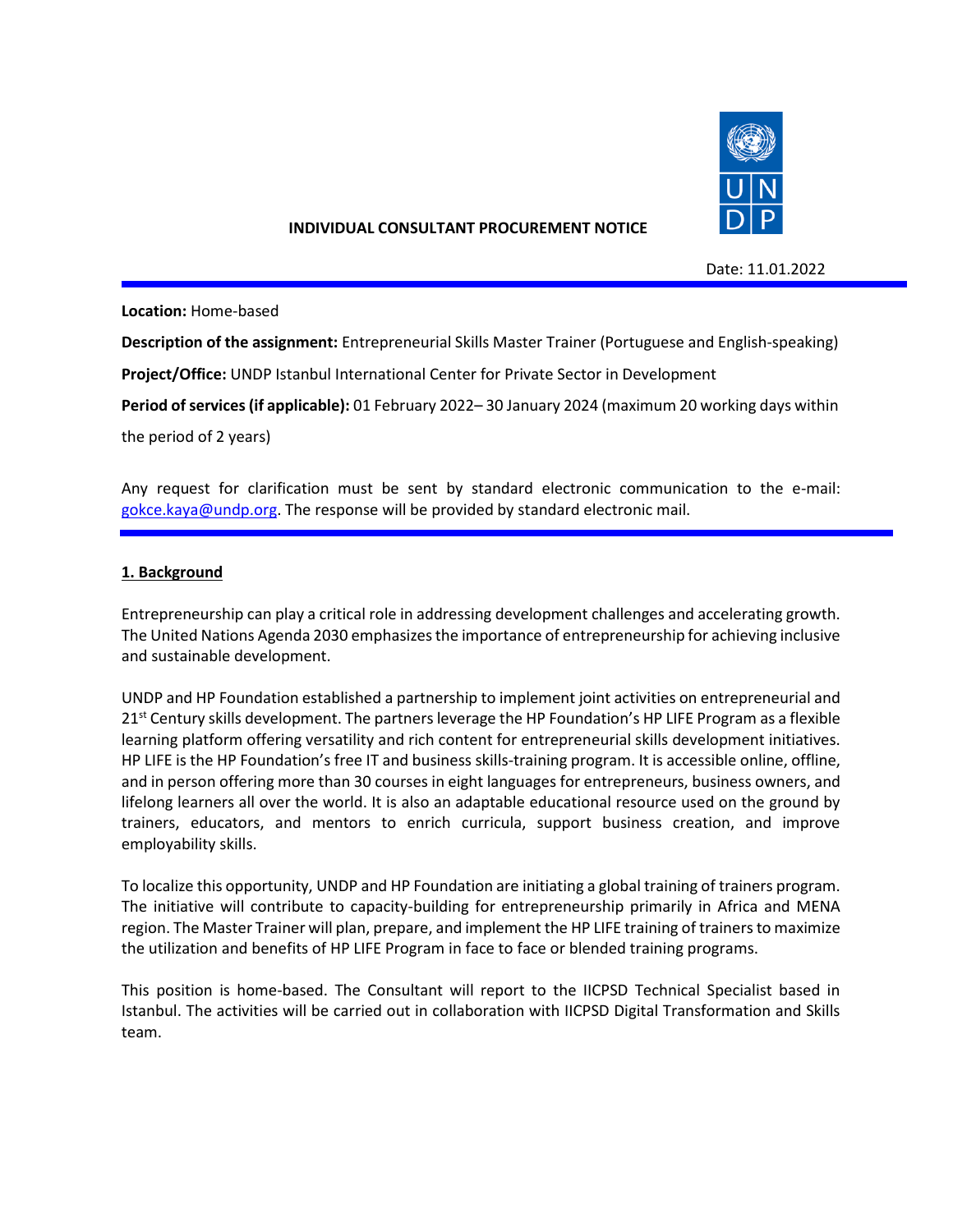### **2. Description of responsibilities**

Under overall supervision of the Technical Specialist, consultant is expected to:

- Adopt and utilize the exiting training of trainers and orientation training program and curriculum on the use of online HP LIFE Program learning platform to support knowledge transfer for capacity building on entrepreneurial, business and IT skills;
- Conduct needs assessments prior to the training and prepare a training program that matches the needs of the participants;
- Select the appropriate domain experts to provide the specialized courses during the trainings;
- Manage the overall coordination of the courses between the host entity and UNDP and facilitate the training sessions;
- Deliver the training methodology for the domain experts;
- Create and deliver the relevant courses and presentations during the trainings;
- Support the creation and maintenance of the communication network that will established with the trainees by assisting the identification of the communication platform that will be used, establishing a network format that will allow the trainees from different sessions to engage with each other and stay in contact, and actively engaging in the network to support the continuous learning of the trainees after the trainings are completed;

Conduct the monitoring and evaluation process (including post-monitoring tests) and deliver an assessment report upon the completion of each training for internal quality assurance of the training program.

## **Scope of Price Proposal and the Schedule of Payments**

- The consultant must send an all-inclusive financial proposal.
- The consultant must include in the computation of the contract price all fees, inclusive of professional fees; coordination and communication costs; taxes; etc.
- 100% Payment will be made based on submission of below deliverables and upon completion of each training.

| Activity                                                                                | <b>Financial Offer</b> |
|-----------------------------------------------------------------------------------------|------------------------|
| Orientation Training / Half-day ToT (4-hour<br>preparation, 4-hour delivery, reporting) |                        |
| One-day ToT (4-hour preparation, 8-hour<br>delivery, reporting)                         |                        |
| Two-day ToT (4-hour preparation, 16-hour<br>delivery, reporting)                        |                        |
| Three-day ToT (8-hour preparation, 24-hour<br>delivery, reporting)                      |                        |
| Four-day ToT (8-hour preparation, 32-hour<br>delivery, reporting)                       |                        |

#### **Deliverables:**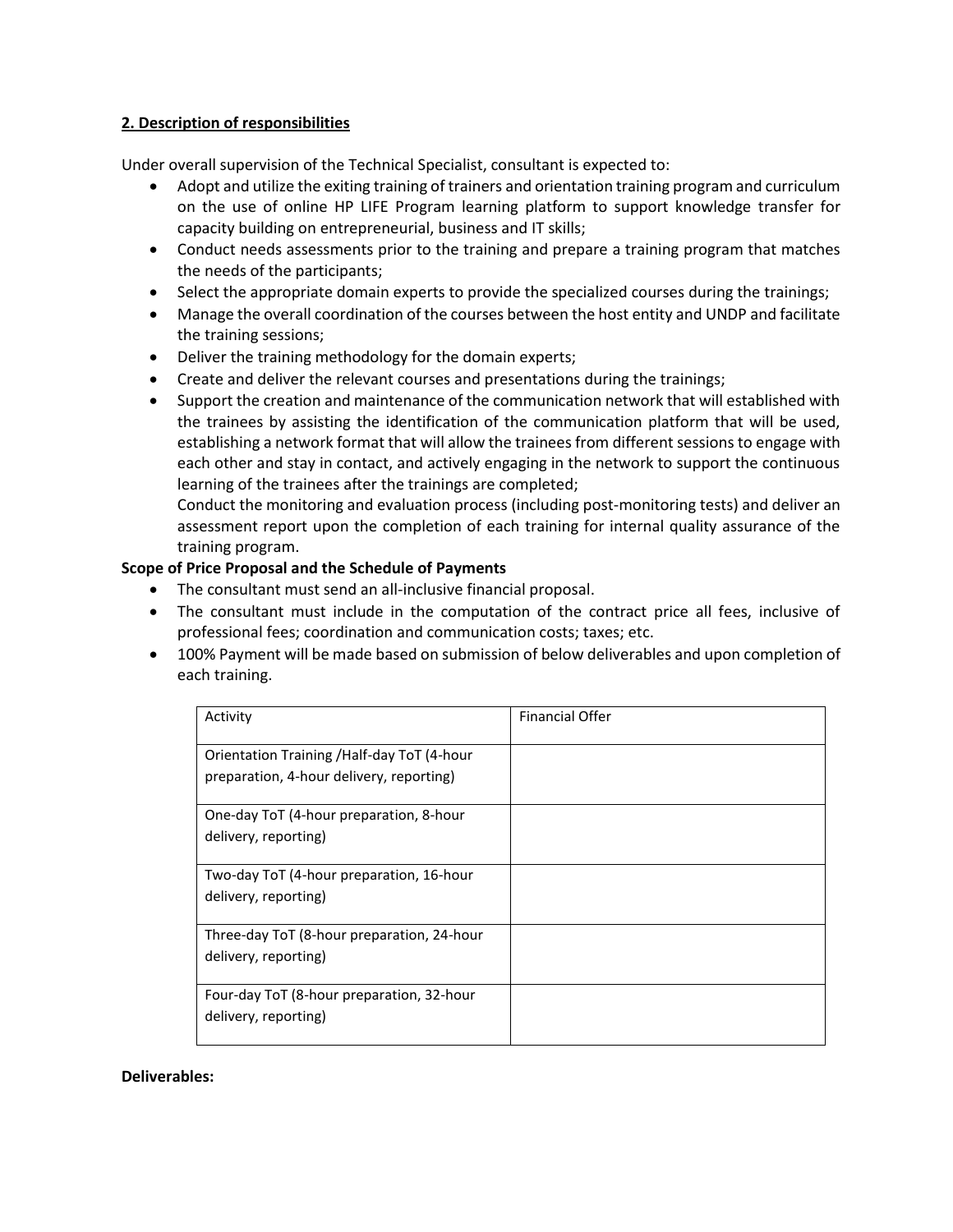Following the tasks outlined above, the consultant is expected to:

• Submit UNDP a terms of reference prior to each training, which includes learning outcomes and strategies, etc.

- Prepare training materials
- Deliver agreed trainings on agreed time frame
- Submit training a training report, time-sheet and the Certification of Payment.
- Apply pre and post tests and submit results and analysis
- Work closely with the partner institutions during preparation, delivery and reporting period

## **Institutional Arrangements:**

- Maximum working days over the 2-year period would be 20. However, UNDP does not warrant that any quantity of services will be purchased during the term of the Framework Agreement as this will depend on forthcoming needs;
- IC as a Framework Agreement is non-exclusive (i.e. it does not prohibit UNDP from entering into another such framework agreement with another individuals or entities);
- Due to COVID-19 restrictions, the training will be conducted online and the consultant will work from home. In case travel is necessary, all arrangements will be made in line with UNDP travel and Daily Substance Allowance (DSA) policy;
- The contract would be from January 2022 December 2023;
- Once the Framework Agreement is signed, if there is a specific assignment, the focal person(s) at UNDP would contact, by email, the Consultant informing of specific deliverables and timeline;
- The consultant must advise within 48 hours whether s/he is available to deliver the requested service;
- Thereafter a Purchase Order will be raised. Financial commitments will only be established each time the services are requested within the scope of the Framework Agreement through the transmitted email and purchase order;
- The Consultant will be given access to relevant information necessary for the execution of the tasks under this assignment;
- The Consultant will be responsible for providing her/his own working station (i.e. laptop, internet, phone, scanner/printer, etc.) and must have access to a reliable internet connection;
- The consultant will report to the Technical Specialist, based in Istanbul.
- Given the global consultations to be undertaken during this assignment, the consultant is expected to be reasonably flexible with his/her availability for such consultations taking into consideration different time zones;
- Payment amount will be calculated based on the requested training by UNDP and the preidentified price offer submitted by the consultant.
- Payments will be made upon submission of a detailed time sheet, certification of payment form, and the report templates along with acceptance and confirmation by the Technical Specialist (Supervisor) on days worked and outputs delivered.

#### **Travel:**

• Due to COVID-19, the consultant will work from home. In case mission travel is required, it is expected that the total number of missions will not exceed 5 in a calendar year;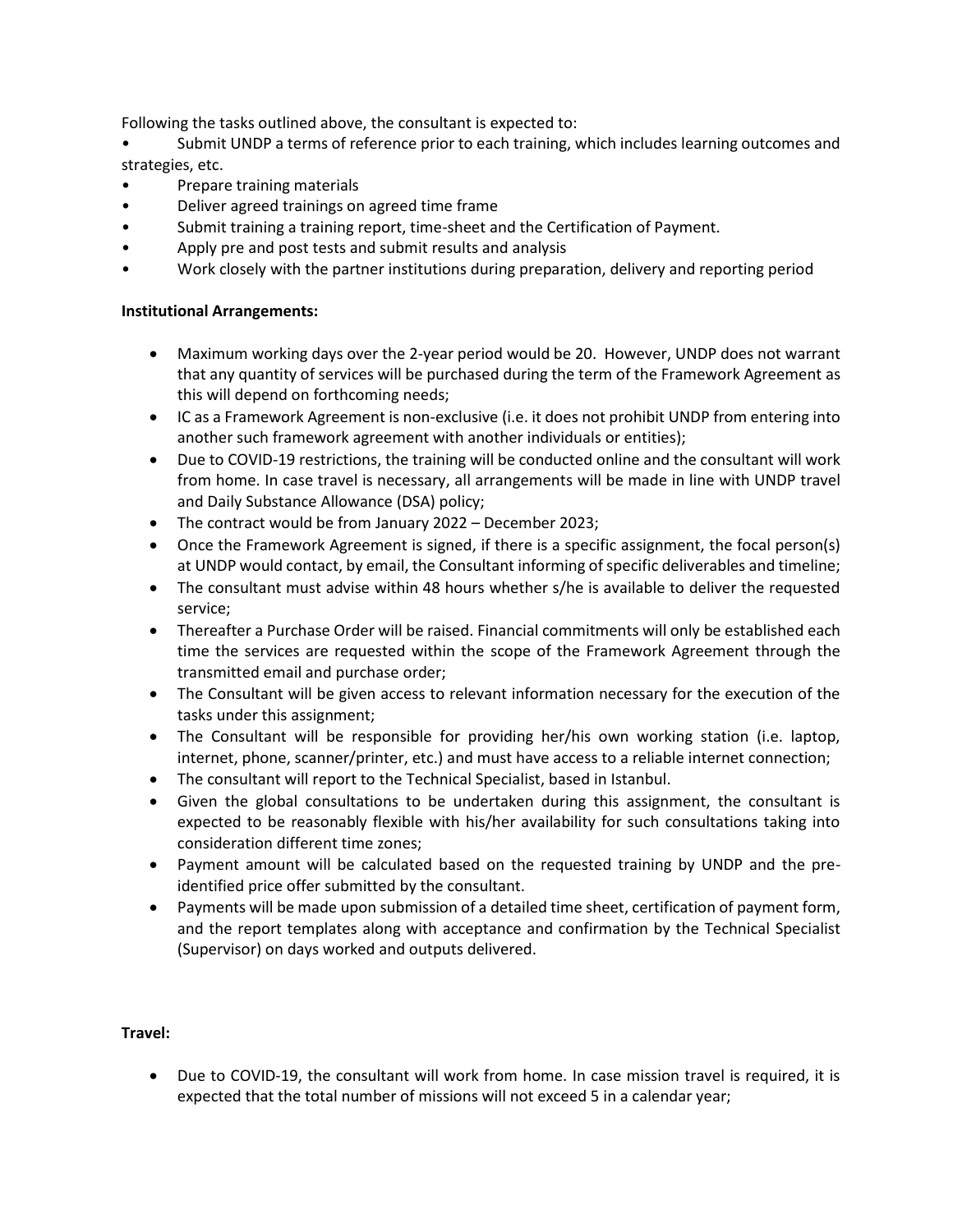- Any necessary mission travel must be approved in advance and in writing by the Supervisor;
- The Advanced and Basic Security in the Field II courses must be successfully completed prior to commencement of travel;
- Individual Consultants are responsible for ensuring they have vaccinations/inoculations when travelling to certain countries, as designated by the UN Medical Director;
- Consultants are also required to comply with the UN security directives set forth under https://dss.un.org/dssweb/;
- The consultant will be responsible for making his/her own mission travel arrangements in line with UNDP travel policies;
- All related travel expenses will be supported by UNDP funds and will be reimbursed as per UNDP rules and regulations for consultants which states that consultants shall only be paid the most direct and most economical ticket, as will be quoted by the official UN travel agency. Any amount in excess of the said quotation, such as class and airline preference of the consultant, shall be borne by the consultant and the daily living allowance will be paid as per UN Rate. Costs for mission airfares, terminal expenses, insurance, and living allowances should not be included in financial proposal.

## **3. Competencies**

#### *Corporate Competencies*

- Demonstrates integrity by modelling the UN's values and ethical standards;
- Promotes the vision, mission, and strategic goals of UNDP;
- Displays cultural, gender, religion, race, nationality and age sensitivity and adaptability;
- Treats all people fairly without favoritism.

#### *Technical:*

*•* Expert knowledge design and delivery of online and on-site entrepreneurship trainings

#### **Professionalism:**

- *•* Focuses on achieving results;
- Sets priorities, produces quality outputs, meets deadlines and manages time efficiently;
- Works toward creative solutions by analyzing problems carefully and logically;
- Has a dynamic, positive and adaptive attitude towards work-related challenges, bringing innovation to them;
- Leads and supports team decisions;
- Facilitates meetings effectively and efficiently;
- Resolves conflicts as they arise;

#### *Communication*

- Has excellent public speaking and presentation skills;
- Writes and presents clearly and convincingly;
- Has strong inter-personal and cross-cultural communication skills.

#### *Knowledge Management*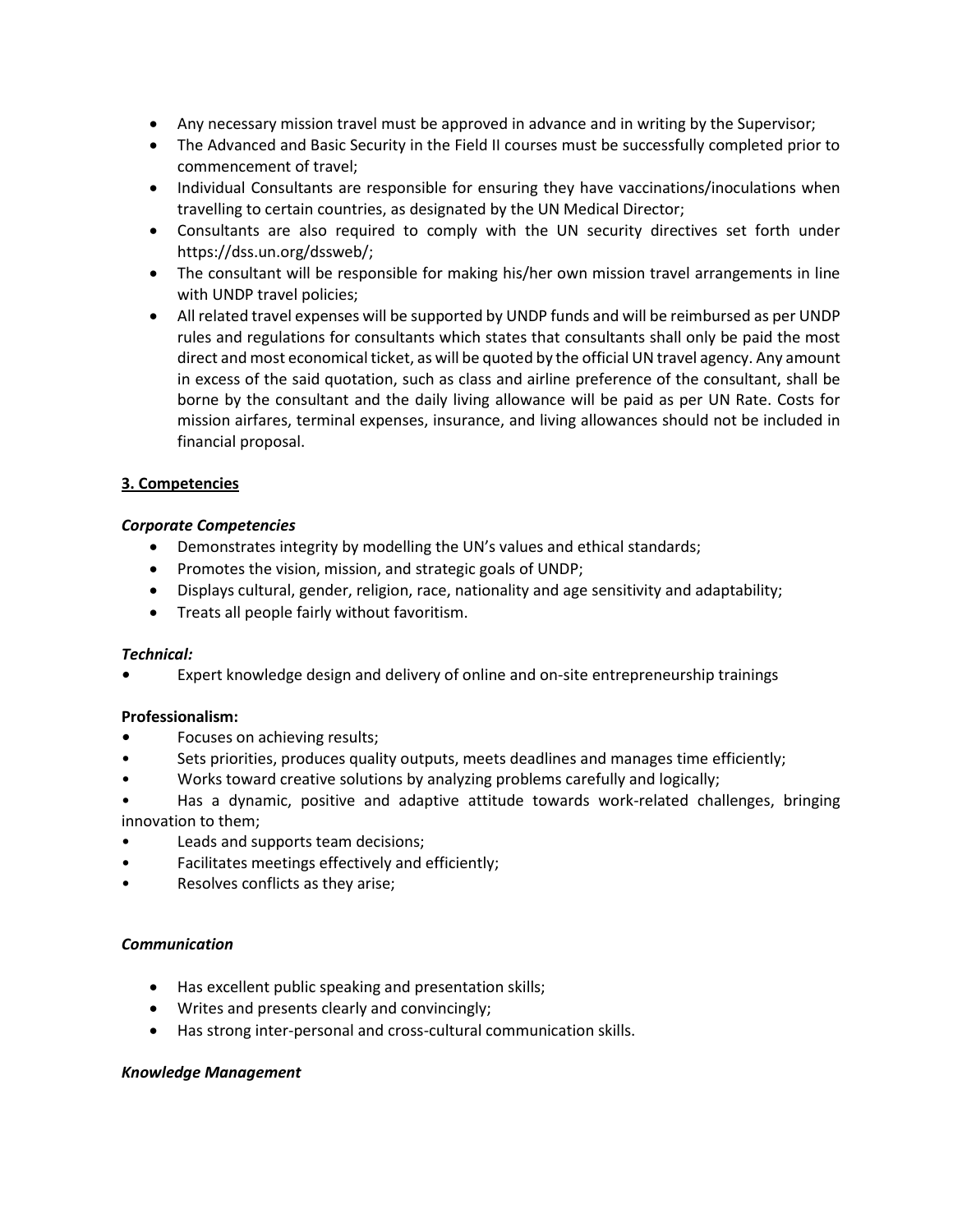• Shares knowledge and is willing to provide support to others who request advice and help.

## *Client orientation*

• Maintains strong relationships with partners and clients.

### **4. Qualifications**

Academic Qualifications/Education:

- Bachelor's Degree in economics, business administration, finance, information and communication technologies, computer science, entrepreneurship, innovation, communications, marketing, life skills, humanities or equivalent field.
- Holding a Hewlett Packard Enterprise (HPE) Advising Program certification is an asset.
- Holding an HP LIFE Master Trainer certification is an asset.

#### Experience:

- Minimum of 5 years relevant experience in the management, implementation and delivery of online and on-site entrepreneurship trainings and trainings of trainers is required.
- Experience in the management, implementation, and delivery of entrepreneurial trainings in Africa and MENA region is required.
- Proven experience in the design of online and on-site entrepreneurship trainings and trainings of trainers is required.
- International level-experience on delivery of entrepreneurial trainings is required.

# Language skills:

• Excellent Portuguese and English are required. Fluency in Spanish and/or Arabic is an asset.

# **5. Evaluation of applicants**

Individual consultants will be evaluated based on cumulative analysis.

When using this weighted scoring method, the award of the contract should be made to the individual consultant whose offer received the highest score out of a pre-determined set of weighted technical and financial criteria:

Total score = Technical Score + Financial Score Example

\* Technical Criteria weight; [70%], maximum 700 points

\* Financial Criteria weight; [30%], maximum 300 points

# **All the offers of individual consultants who scored 490 (70% from 700) and more points during the desk review/interview are acceptable for the financial evaluation.**

**The lowest technically qualified proposal receives 300 points and all the other technically qualified proposals receive points in inverse proportion according to the formula: P=Y\*(L/Z), where**

**P=points for the financial proposal being evaluated;**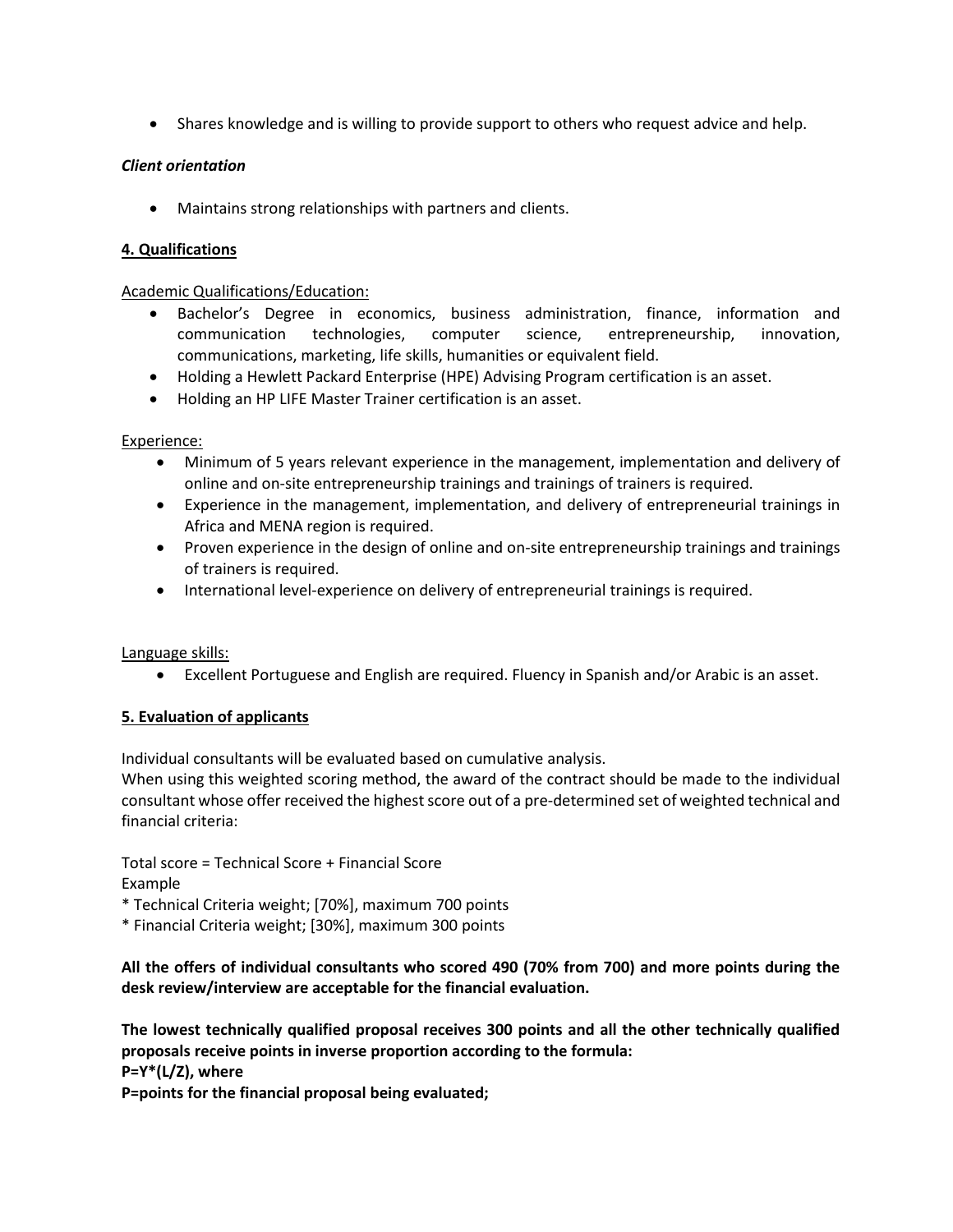**Y=maximum number of points for the financial proposal;**

**L= price of the lowest price proposal;**

**Z=price of the proposal being evaluated.**

| <b>Criteria</b>                                                                                                                                                                                                                                                       | Weight | <b>Max. Points - 1000</b> |
|-----------------------------------------------------------------------------------------------------------------------------------------------------------------------------------------------------------------------------------------------------------------------|--------|---------------------------|
| <b>Technical</b>                                                                                                                                                                                                                                                      |        |                           |
| • Academic qualifications:                                                                                                                                                                                                                                            | 10%    | 100                       |
| Bachelor's Degree in economics, business administration,<br>information<br>communication<br>finance.<br>and<br>technologies,<br>science,<br>entrepreneurship,<br>innovation,<br>computer<br>communications, marketing, life skills, humanities or equivalent<br>field | 10%    | 100                       |
| • Professional experience:                                                                                                                                                                                                                                            | 38%    | 380                       |
| Minimum of 5 years relevant experience in the management,<br>delivery<br>of<br>online<br>implementation<br>and<br>and<br>on-site<br>entrepreneurship trainings and trainings of trainers                                                                              | 15%    | 150                       |
| Experience in the management, implementation, and delivery of<br>entrepreneurial trainings in Africa and MENA region                                                                                                                                                  | 7%     | 70                        |
| Holding a Hewlett Packard Enterprise (HPE) Advising Program<br>certification is an asset                                                                                                                                                                              | 3%     | 30                        |
| Holding an HP LIFE Master Trainer certification is an asset                                                                                                                                                                                                           | 3%     | 30                        |
| Proven experience in the design of online and on-site<br>entrepreneurship trainings and trainings of trainers                                                                                                                                                         | 5%     | 50                        |
| International level-experience on delivery of entrepreneurial<br>trainings                                                                                                                                                                                            | 5%     | 50                        |
| • Competencies                                                                                                                                                                                                                                                        | 22%    | 220                       |
| Communication skills*                                                                                                                                                                                                                                                 | 4%     | $40**$                    |
| Technical Knowledge (management, implementation and delivery<br>of online and on-site entrepreneurship trainings,<br>brief<br>methodology)*                                                                                                                           | 5%     | 50**                      |
| Excellent organizational skills and ability to prioritize tasks*                                                                                                                                                                                                      | 4%     | 40**                      |
| Excellent knowledge of English and Portuguese*                                                                                                                                                                                                                        | 5%     | 50**                      |
| Proficiency in Spanish/Arabic is an advantage                                                                                                                                                                                                                         | 4%     | 40                        |
| <b>Financial</b>                                                                                                                                                                                                                                                      | 30%    | 300                       |
| <b>Financial Proposal</b>                                                                                                                                                                                                                                             |        | 300                       |

*\*Will be evaluated during the interview.*

*\*\* Applied scoring system:*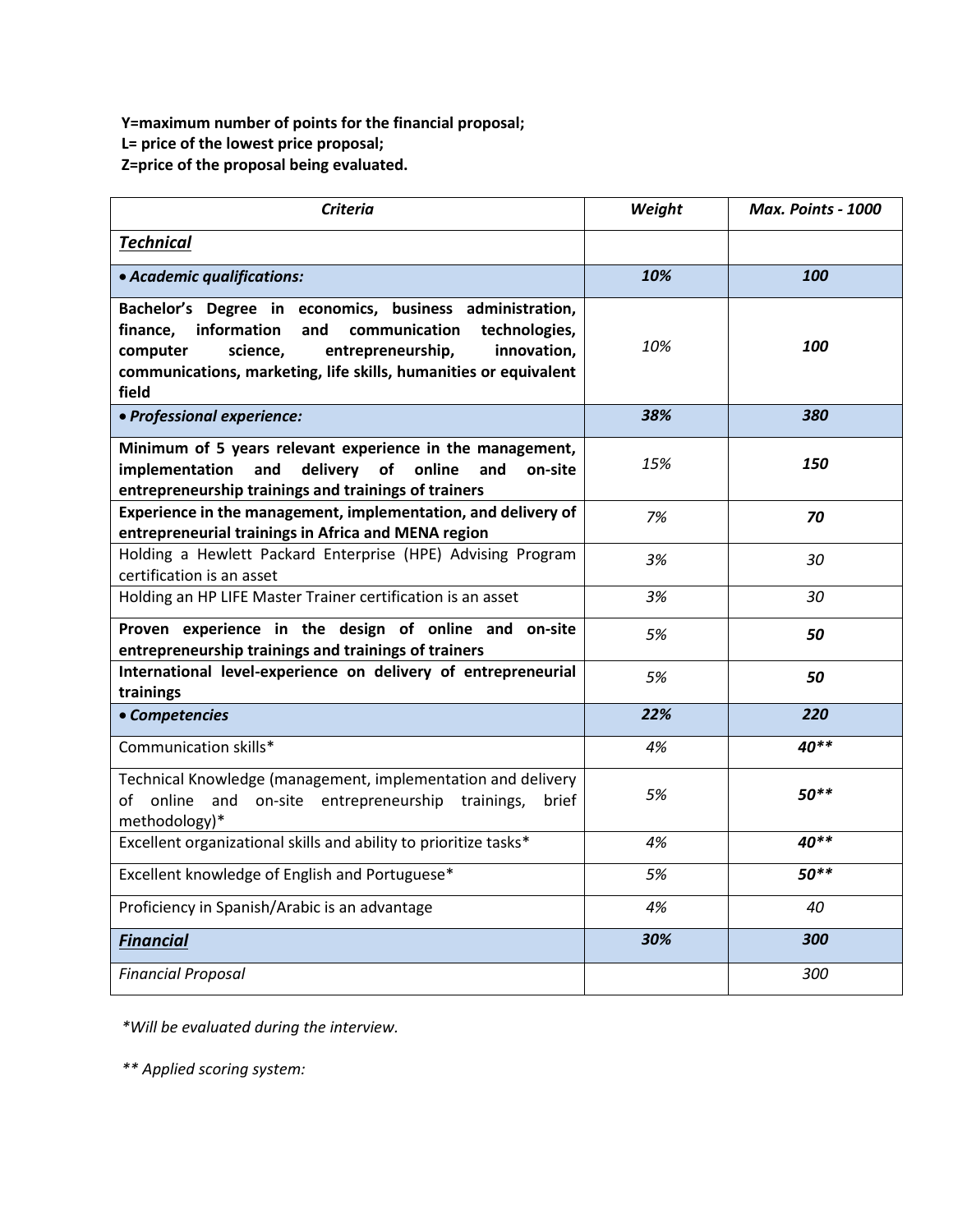| <b>Degree of compliance</b><br>of the candidate with<br>the required<br>competence | <b>Degree of compliance Supporting Evidence Scoring</b><br>scale (% from maximum available score for the<br>given sub-criteria) | % from maximum<br>available score for the<br>given criteria |
|------------------------------------------------------------------------------------|---------------------------------------------------------------------------------------------------------------------------------|-------------------------------------------------------------|
| Excellent                                                                          | Excellent evidence of ability to exceed contract<br>requirements                                                                | 80-100%                                                     |
| Good                                                                               | Good evidence of ability to exceed contract<br>requirements                                                                     | 60-80%                                                      |
| Satisfactory                                                                       | Satisfactory evidence of ability to support contract<br>requirements                                                            | 40-60%                                                      |
| Poor                                                                               | Marginally acceptable or weak evidence of ability to<br>comply with contract requirements                                       | 10-40%                                                      |
| Very poor                                                                          | Lack of evidence to demonstrate ability to comply<br>with contract requirements                                                 | $0 - 10%$                                                   |
| No submission                                                                      | Information has not been submitted or is<br>unacceptable                                                                        | 0%                                                          |

## **6. Application procedures**

The application submission is a two-step process. Failing to comply with the submission process may result in disqualifying the applications.

Step 1: Interested candidates must include the following documents when submitting the applications (Please group all your documents into one (1) single PDF attachment as the system only allows upload of one document):

- o **Cover letter** explaining why you are the most suitable candidate for the advertised position. Please paste the letter into the "Resume and Motivation" section of the electronic application.
- o **Brief methodology** on how you will approach and conduct the work (if applicable).
- o **Copies of language certificates,** if available
- o **Filled P11** form or CV including past experience in similar projects and contact details of referees

(blank form can be downloaded fromhttp://www.eurasia.undp.org/content/dam/rbec/docs/P11\_modified\_for\_SCs\_an d\_ICs.doc).

o Submission of **Financial Proposal** attached as Annex I *Payments will be made only upon confirmation of UNDP on delivering on the contract obligations in a satisfactory manner.* 

*Individual Consultants are responsible for ensuring they have vaccinations/inoculations when travelling to certain countries, as designated by the UN Medical Director. Consultants are also required to comply with the UN security directives set forth under dss.un.org*

*General Terms and conditions as well as other related documents can be found under: http://on.undp.org/t7fJs.*

*Qualified women and members of minorities are encouraged to apply.*